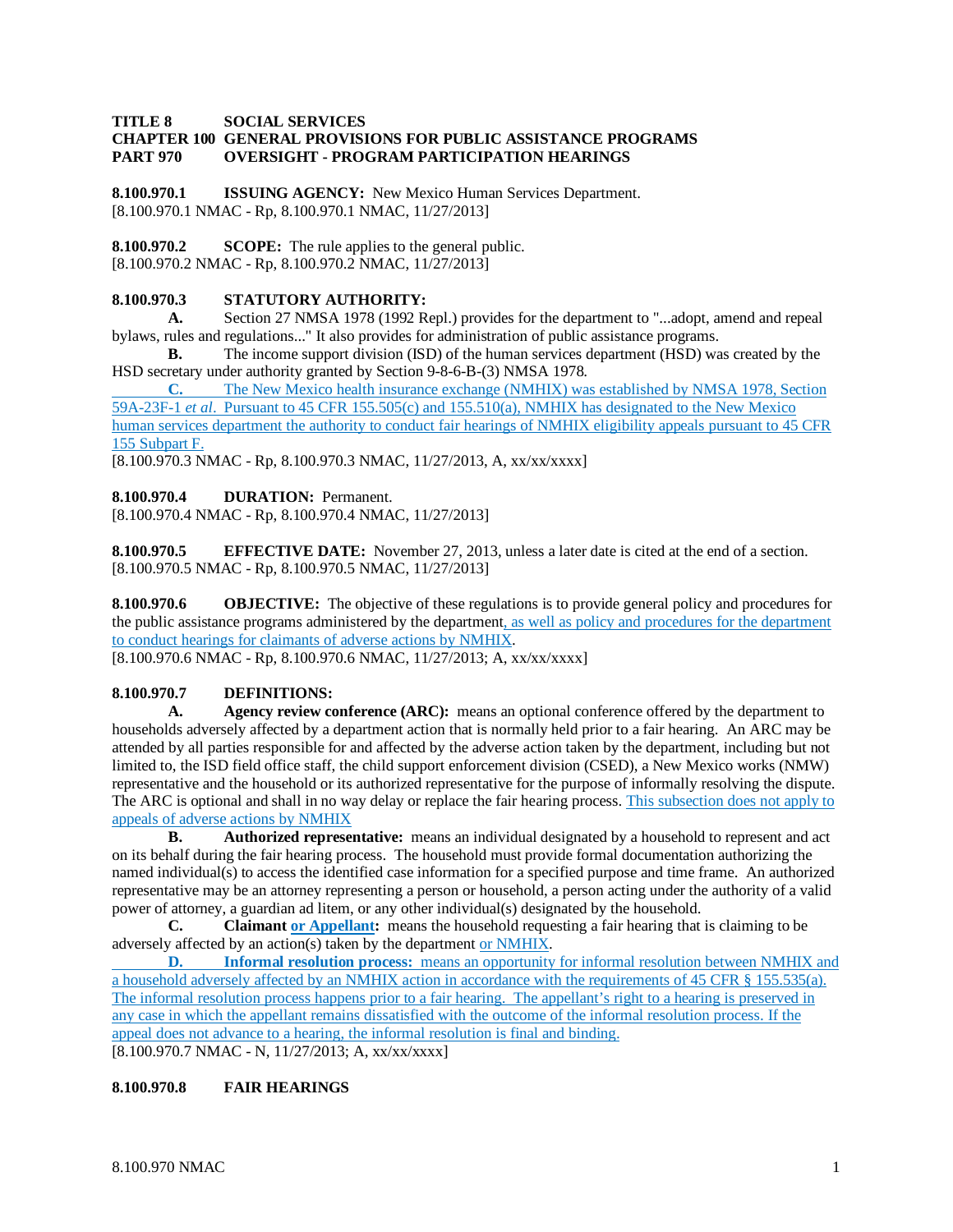**A.** [A household aggrieved by an adverse action taken by the department that affects the participation of the household in a department administered public assistance program may appeal the department's decision by requesting a fair hearing in accordance with federal and state laws and regulations. Medicaid recipients wanting to request a fair hearing due to termination, modification, reduction or suspension of services must do so in accordance with any applicable federal and state laws and regulations, including 8.200.430.12 NMAC and 8.352 NMAC, et seq.] A household aggrieved by an adverse action taken by the department or NMHIX that affects the participation of the household in a department administered public assistance program or in the New Mexico health insurance exchange, if applicable, may appeal the department's or NMHIX's decision by requesting a fair hearing in accordance with federal and state laws and regulations.

**(1)** Medicaid recipients wanting to request a fair hearing due to termination, modification, reduction or suspension of services must do so in accordance with any applicable federal and state laws and regulations, including 8.200.430.12 NMAC and 8.352 NMAC, et seq.

**(2)** Fair hearings related to adverse actions by NMHIX shall be held in accordance with any applicable federal and state laws and regulations, including those set forth in 45 CFR 155 Subpart F.

**B.** A household may designate an authorized representative to request a hearing on its behalf and to represent them during the fair hearing process. The claimant or his or her authorized representative must complete a request for access to a case record each time he or she wishes to have access to the record outside what is provided to the claimant in the summary of evidence (SOE). If the claimant wishes to have his or her authorized representative review the record in his or her absence, the claimant must provide formal documentation authorizing the named individual(s) to access the identified case information for a specified purpose and time frame.

**C. Hearing rights:** Each household has the right to request a fair hearing and:

**(1)** to be advised of the nature and availability of a fair hearing and an ARC, if applicable;

(2) to be represented by counsel or other authorized representative of the claimant's choice;<br>(3) to receive reasonable assistance in completing procedures necessary to request a fair

**(3)** to receive reasonable assistance in completing procedures necessary to request a fair

hearing; and

**(4)** to receive a copy of the SOE and any document contained in the claimant's case record in order to prepare for the fair hearing in accordance with Subsection B of 8.100.970.8 NMAC; the department shall forward the SOE and any other document(s) submitted to the fair hearings bureau for admission into the fair hearing record to the claimant's authorized representative once the department or NMHIX becomes aware that an authorized representative has been designated by the claimant;

**(5)** to have a fair hearing that safeguards the claimant's opportunity to present a case;

**(6)** where applicable/for non-NMHIX matters, to elect to continue to receive the current level of benefit, provided the request for hearing is received by the department before the close of business of the thirteenth (13th) day immediately following the date of the notice of adverse action; a claimant that elects to continue to receive the same level of benefit pending the fair hearing decision shall be informed that a hearing decision in favor of the department may result in an overpayment of benefits and a requirement that the household repay the benefits; a claimant may waive a continuation of benefits pending the outcome of the fair hearing;

**(7)** in matters involving NMHIX, to be considered eligible while an appeal is pending, in accordance with the provisions of 45 CFR § 155.525;

[**(7)] (8)** to have prompt notice and implementation of the final fair hearing decision; and

[**(8)] (9)** to be advised that judicial review may be invoked to the extent such review is available under state or federal law[-]; and

**(10)** in matters involving NMHIX, to be advised that a second-tier appeal to the United States department of health and human services is available.

**D.** The department and NMHIX will neither provide representation for, nor pay for any costs incurred by a claimant or the authorized representative in preparation for, or attendance at an ARC, fair hearings or judicial appeals.

# **E. Notice of rights:**

**(1)** At the time of application for assistance, the department shall inform each applicant of the applicant's right to request a fair hearing if the applicant disagrees with an action taken by the department. In matters involving NMHIX, NMHIX shall provide notice of appeal rights and appeal procedures, including the right to request a fair hearing, at the time that (a) the applicant submits an application; and (b) the notice of eligibility determination is sent under 45 CFR [§§ 155.310\(g\),](https://www.law.cornell.edu/cfr/text/45/155.310#g) 155.330(e)(1)(ii), 155.335(h)(1)(ii), and 155.610(i). The applicant may choose to receive the notice by mail or in electronic format.

**(2)** The notice shall inform the applicant of the procedure by which a fair hearing may be requested and that the claimant's case may be presented by the claimant or an authorized representative.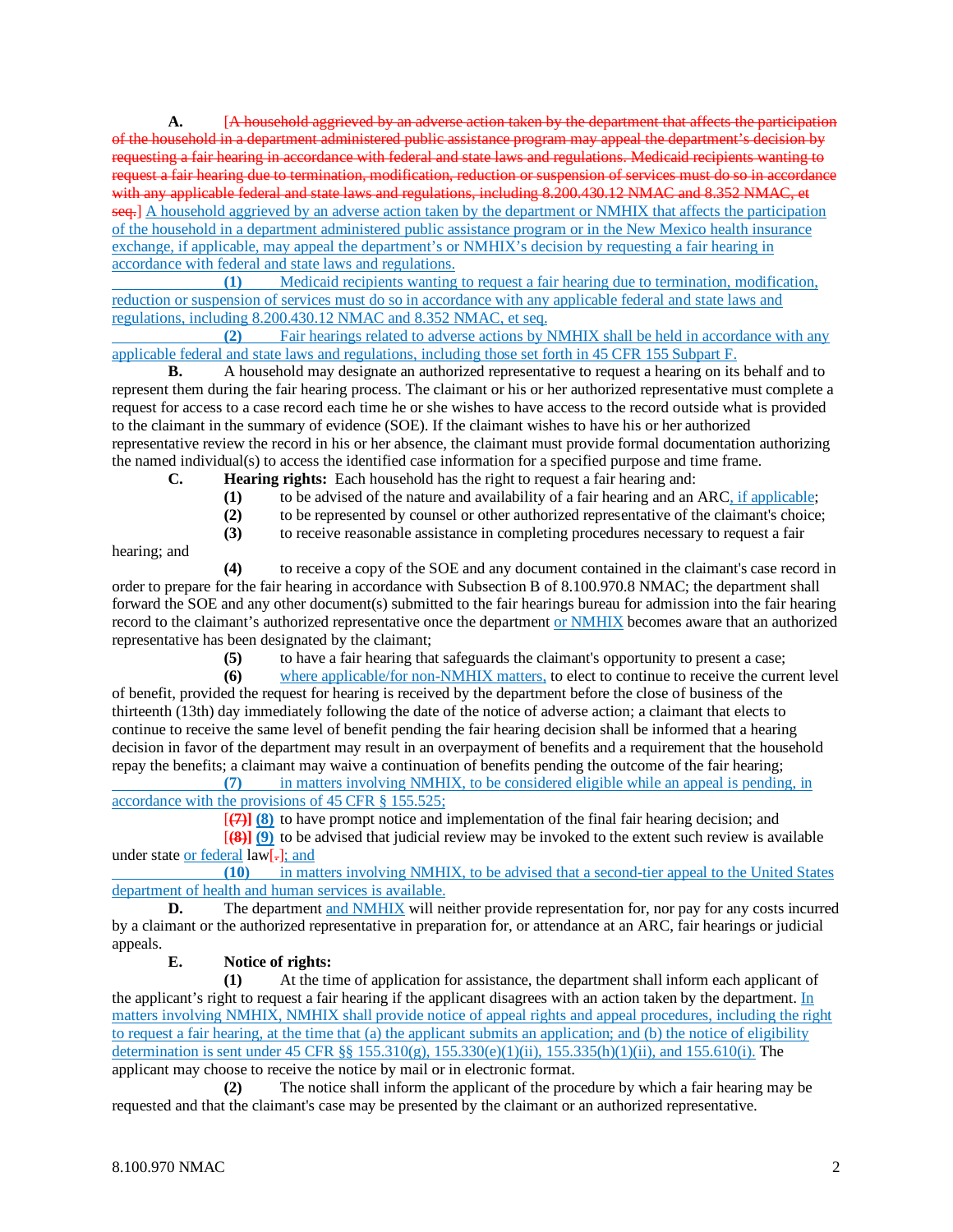**(3)** The department shall remind the household of its right to request a fair hearing any time the household expresses disagreement with an action taken on its case by the department.

**(4)** Each county office shall post a notice of the right to request a fair hearing and an ARC, and a copy shall be given, upon request, to any person that has requested a hearing.

**(5)** Each notice provided to a claimant pursuant to this section shall include a statement that free legal assistance, by an individual or organization outside of the department, may be available to assist with the fair hearing process.

**(6)** A claimant may request special accommodations for a disability or a language or speech interpreter be available during [a] an informal resolution process, a fair hearing or ARC. An interpreter or special accommodations shall be provided by the department or NMHIX, as applicable, at no cost to the claimant. A request for a language interpreter, a speech interpreter or other disability accommodation must be made within ten (10) days of the date of the fair hearing. If an interpreter or disability accommodations are not requested timely, the claimant can request postponement of the hearing in accordance with Subsection B of 8.100.970.10 NMAC.

**F. Special provisions pertaining to mass changes:** Special provisions apply in situations involving mass changes. These provisions are contained at 8.100.180.12 and 15 NMAC, 8.139.120.13 NMAC, 8.139.500.8 and 9 NMAC, 8.106.630.10 and 11 NMAC, 8.102.501.9 NMAC and 8.102.630.10 NMAC.

**G. Continuing benefit for cash assistance:** If a claimant who is a cash assistance recipient requests a fair hearing before the close of business of the thirteenth (13th) day immediately following the date of the notice of adverse action, the claimant may elect to waive or continue receiving the same amount of cash assistance and services issued immediately prior to the notice of adverse action until a final decision is issued. If there is no indication that the claimant has waived a continuation of benefits, the department will assume a continuation of benefits is desired. The household is required to comply with the reporting and renewal provisions at 8.102.120 NMAC and 8.106.120 NMAC. Cash assistance recipients are to continue compliance with the NMW compliance requirements at 8.102.460 NMAC.

**H. Continuing SNAP benefits:** If a claimant who is a SNAP recipient requests a fair hearing before the close of business of the thirteenth (13th) day immediately following the date of the notice of adverse action, the claimant may elect to waive or continue receiving the same amount of SNAP benefits issued immediately prior to the adverse action until a final decision is issued. If there is no indication that the claimant has waived a continuation of benefits, the department will assume a continuation of benefits is desired. The claimant is required to comply with the reporting and renewal provisions at 8.139.120 NMAC.

**I. Continuing eligibility for a medical assistance program:** If a claimant who is a recipient of a medical assistance program requests a fair hearing before the close of business of the thirteenth (13th) day immediately following the date of the notice of adverse action, the claimant may elect to waive or continue receiving the same medical assistance benefit issued immediately prior to the adverse action until a final decision is issued. If there is no indication that the claimant has waived a continuation of benefits, the department will assume a continuation of benefits is desired. If the hearing is regarding the termination, modification, reduction or suspension of medical assistance program services, a continuation of services is governed by all applicable federal and state laws and regulations, including 8.352 NMAC, et seq.

**J. Continuing eligibility in cases involving NMHIX:** In matters involving NMHIX, eligibility pending appeal is governed by the provisions of 45 CFR § 155.525.

[8.100.970.8 NMAC - Rp, 8.100.970.8 NMAC, 11/27/2013; A, xx/xx/xxxx]

# **8.100.970.9 THE HEARING PROCESS**

#### **A. Initiation of the hearing process:**

**(1)** A request for a fair hearing can be made by the claimant or an authorized representative orally or in writing.

**(2)** If a claimant requests a fair hearing orally, the department shall take such actions as are necessary to initiate the fair hearing process.

**(3)** The fair hearings bureau shall promptly send written acknowledgement to the claimant and the authorized representative upon its receipt of a written or oral hearing request.

**B. Time limits:**

**(1)** A household or its authorized representative shall request a fair hearing no later than close of business on the ninetieth (90th) day following the date of the notice of adverse action. If the ninetieth (90th) day falls on a weekend, holiday or other day the department is closed, a request received the next business day will be considered timely.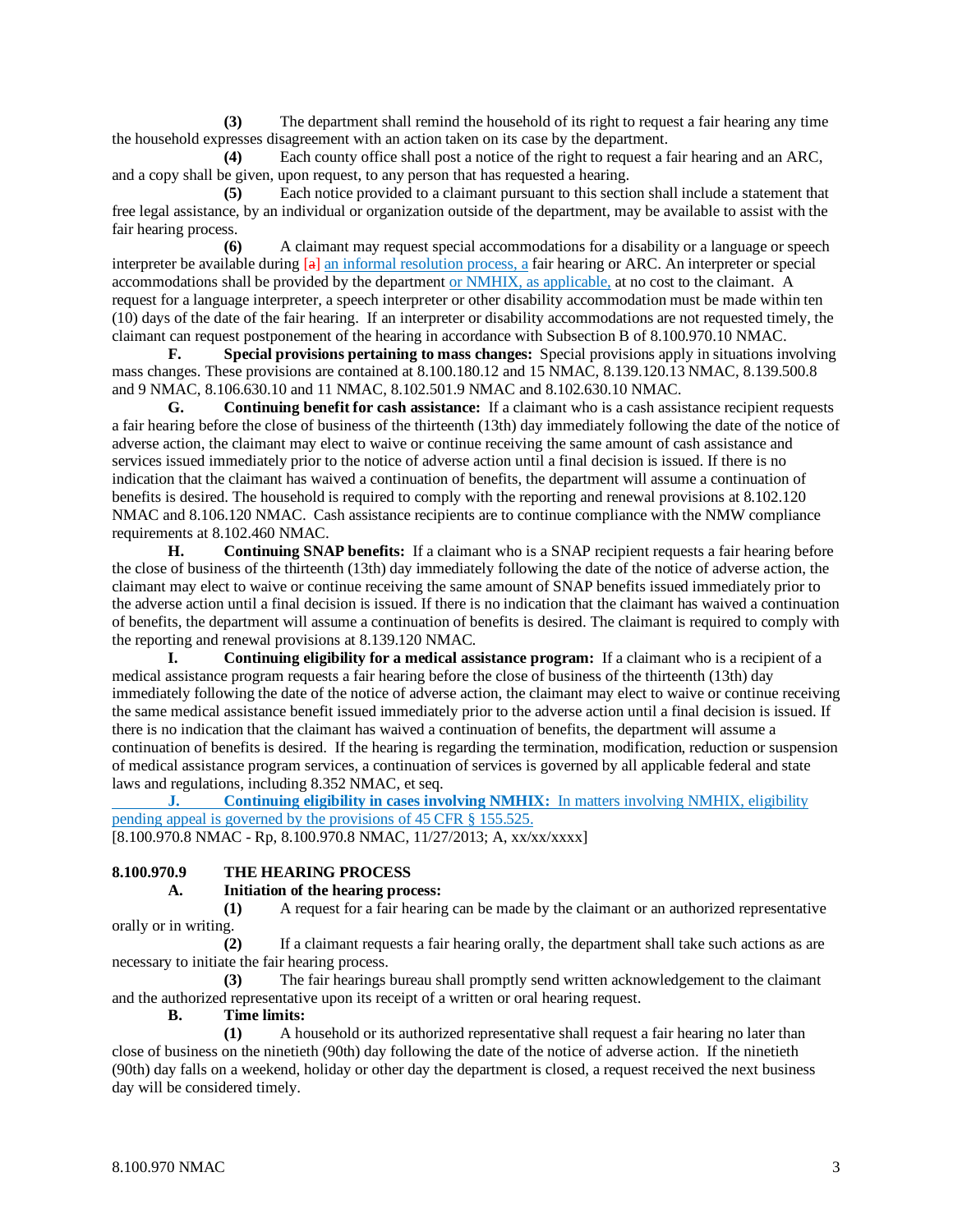**(2)** The department shall assure that the fair hearing is conducted, a fair hearing decision is reached and the claimant and the authorized representative are notified of the decision within the specified program time limit set forth below, except in instances where the time limit may be extended pursuant to Subsection B of 8.100.970.10 NMAC or Subsection G of 8.100.970.12 NMAC.

**(a) SNAP program:** The final fair hearing decision shall be issued to the claimant and the authorized representative within sixty (60) days from the date the department receives the hearing request unless extended pursuant to Subsection B of 8.100.970.10 NMAC or Subsection G of 8.100.970.12 NMAC.

**(b) Cash assistance programs:** The final fair hearing decision shall be issued to the claimant and the authorized representative within ninety (90) days from the date that the department receives the hearing request unless extended pursuant to Subsection B of 8.100.970.10 NMAC or Subsection G of 8.100.970.12 NMAC.

**(c) LIHEAP:** The final fair hearing decision shall be issued to the claimant and the authorized representative within sixty (60) days from the date that the department receives the hearing request unless extended pursuant to Subsection B of 8.100.970.10 NMAC or Subsection G of 8.100.970.12 NMAC.

**(d) Medical assistance programs:** The final fair hearing decision shall be issued to the claimant and the authorized representative within ninety (90) days from the date that the department receives the hearing request unless extended pursuant to Subsection B of 8.100.970.10 NMAC or Subsection G of 8.100.970.12 NMAC. Fair hearing decisions regarding the termination, modification, reduction or suspension of services is governed by all applicable federal and state laws and regulations, including 8.352 NMAC, et seq.

**(e) NMHIX matters:** The final fair hearing decision shall be issued to the claimant and the authorized representative within ninety (90) days from the date of the appeal request. Fair hearing decisions regarding adverse actions by NMHIX are governed by all applicable federal and state laws and regulations, including 45 CFR 155 Subpart F. In the case of an appeal request submitted under 45 CFR 155.540 that the department determines meets the criteria for an expedited appeal, the department must issue the notice fair hearing decision notice as expeditiously as reasonably possible.

**C. Jurisdiction of the fair hearings bureau:**

**(1)** An applicant for, or recipient of, a department administered public assistance program may request a fair hearing, and the department's fair hearings bureau shall have jurisdiction over the matter, if:

**(a)** an application for benefits or services is denied in whole or in part, or not processed timely;

**(b)** assistance or services are reduced, modified, terminated, suspended or not provided, or the form of payment is changed;

**(c)** a good cause request for not participating in the work program or CSED is denied in whole or in part;

**(d)** the department refuses or fails to approve a work program participation plan, or the supportive services related to it, that have been developed by a participant; or

**(e)** the claimant is aggrieved by any other action affecting benefit level or participation in an assistance program administered by HSD.

**(2)** An applicant for, or enrollee in, health insurance coverage or insurance affordability programs through the New Mexico health insurance exchange may request a fair hearing, and the department's fair hearings bureau shall have jurisdiction over the matter, if the applicant or enrollee is appealing:

**(a)** An eligibility determination made in accordance with 45 CFR Subpart D, including:

**(i)** An initial determination of eligibility, including the amount of advance payments of the premium tax credit and level of cost-sharing reductions, made in accordance with the standards in 45 CFR  $\S$  155.305(a) through (h); and

**(ii)** A redetermination of eligibility, including the amount of advance payments of the premium tax credit and level of cost-sharing reductions, made in accordance with 45 CFR §§ 155.330 and 155.335;

**(iii)** A determination of eligibility for an enrollment period, made in accordance with 45 CFR § 155.305(b); and

**(b)** A failure by NMHIX to provide timely notice of an eligibility determination in accordance with 45 CFR § 155.310(g), 45 CFR § 155.330(e)(1)(ii), 45 CFR § 155.335(h)(1)(ii), or 45 CFR § 155.610(i).

[**(2)] (3)** Fair hearing requests submitted to the local county office shall be immediately forwarded to the fair hearings bureau for scheduling. The fair hearings bureau shall promptly inform the applicable local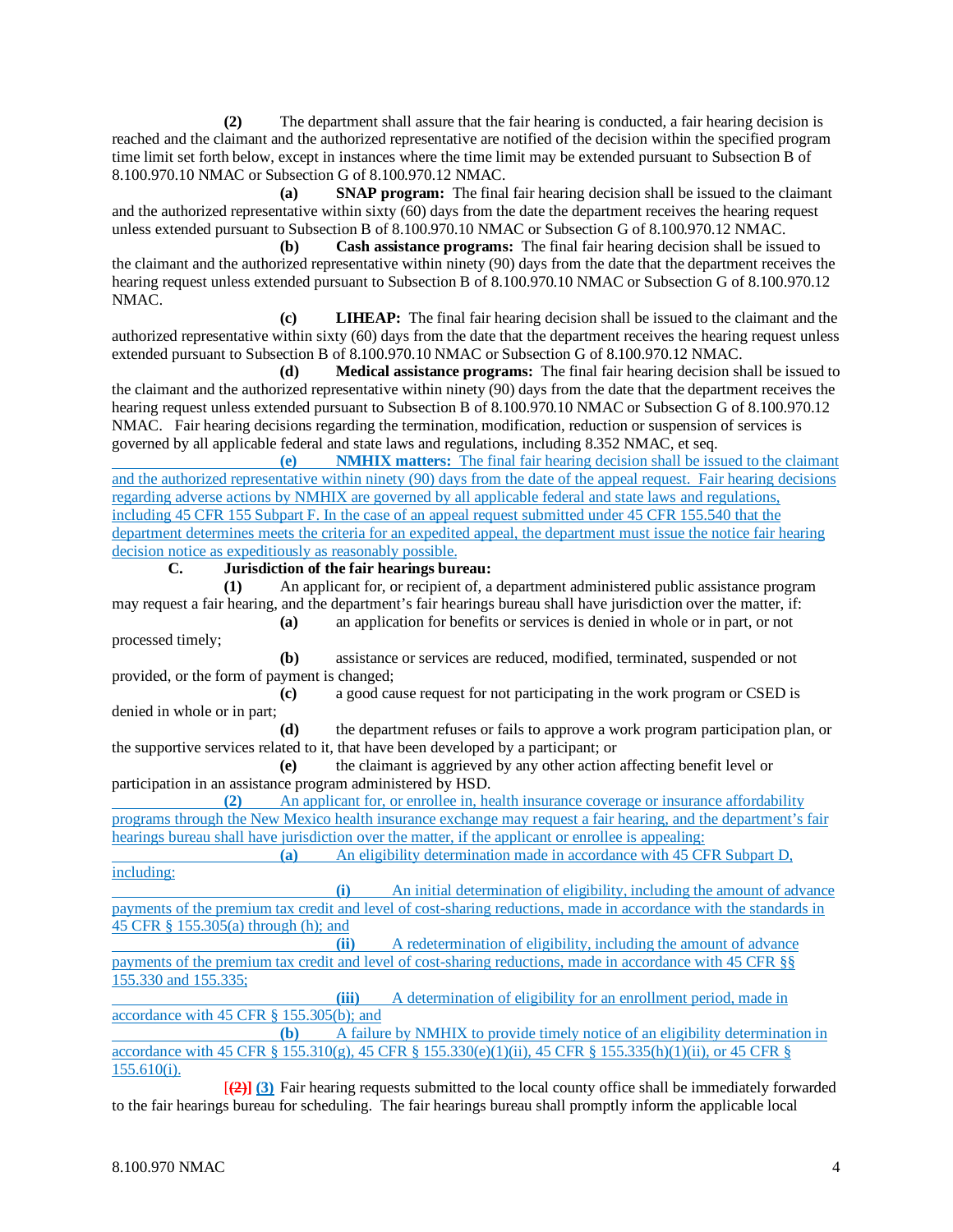county office upon its receipt of a written or oral fair hearing request submitted directly to the fair hearings bureau to ensure timely scheduling of an ARC.

**D. Denial or dismissal of request for hearing:** The fair hearings bureau shall deny or dismiss, as applicable, a request for a fair hearing when:

**(1)** the request is not received by the close of business on the ninetieth (90th) day following the date of the notice of adverse action; in instances where the fair hearings bureau schedules a hearing prior to becoming aware of the lateness of the fair hearing request, the fair hearings bureau shall, upon learning of the late request, promptly dismiss the matter and provide notice thereof to all parties;

**(2)** the request for a fair hearing is withdrawn or canceled, either orally or in writing, by the claimant or claimant's authorized representative; if withdrawn orally, the claimant and the authorized representative shall be provided written verification of the withdrawal and given ten (10) calendar days from the date of the notification to request reinstatement of the hearing;

**(3)** the sole issue presented concerns a federal or state law requiring an adjustment of assistance for all or certain classes of clients, including but not necessarily limited to a reduction, suspension or cancellation of benefits, unless the reason for the hearing request involves alleged error in the computation of benefits (e.g. mass changes);

- **(4)** the claimant fails to appear, without good cause, at a scheduled fair hearing;
- **(5)** the same issue has already been appealed and a hearing decision made;

**(6**) there is no adverse action or delay of benefits or services for which a fair hearing may be requested; or

**(7)** the issue is one that the fair hearings bureau does not have jurisdiction as provided by federal or state laws and regulations.

**(8)** Requests for fair hearings for medical assistance cases involving the termination, modification, reduction or suspension of services are governed by all applicable federal and state laws and regulations, including 8.352 NMAC, et seq.

**(9)** In matters involving NMHIX, an appeal will be dismissed if the appellant:

**(a)** withdraws the appeal request in writing or orally;

**(b)** fails to appear at a scheduled hearing without good cause;

**(c)** fails to submit a valid appeal request as specified in § 155.520(a)(4); or

**(d)** dies while the appeal is pending, except if the executor, administrator, or other duly authorized representative of the estate requests to continue the appeal.<br> **E.** Good cause for failing to appear:

## **E. Good cause for failing to appear:**

**(1)** If the claimant or the claimant's authorized representative fails to appear for a fair hearing at the scheduled time and place, the claimant's appeal will be considered abandoned and the fair hearings bureau shall dismiss the matter, unless the claimant or authorized representative presents good cause. A claimant or authorized representative may present good cause for failing to appear to the scheduled fair hearing at any time no later than close of business on the tenth (10th) calendar day immediately following the scheduled hearing date. If the tenth (10th) calendar day falls on a weekend, holiday or other day that the department is closed, a request received the next business day will be considered timely. If good cause is submitted timely and permitted, the fair hearings bureau shall reschedule the hearing or, where appropriate, reinstate a matter previously dismissed.

**(2)** If the department fails to appear due to circumstances beyond its control, the department may present good cause within ten (10) calendar days after the scheduled hearing. If good cause is submitted timely and permitted, the fair hearings bureau shall reschedule the fair hearing.

**(3)** Good cause includes, but is not limited to, a death in the family, disabling personal illness, or other significant emergencies. At the discretion of the hearing officer, other exceptional circumstances may be considered good cause.

[8.100.970.9 NMAC - Rp, 8.100.970.9 NMAC, 11/27/2013]

# **8.100.970.10 PRE-HEARING PROCEDURE**

**A. Notice of hearing:** Unless the claimant or authorized representative requests an expedited scheduling of a fair hearing, the fair hearings bureau shall provide written notice of the scheduling of a fair hearing to all parties not less than ten (10) calendar days prior to date of the fair hearing, or not less than 15 calendar days prior to the date of the fair hearing if the hearing involves an adverse action by the New Mexico health insurance exchange (NMHIX). The notice of hearing shall include:

- **(1)** the date, time and place of the hearing;
- **(2)** the name, address and phone number of the hearing officer;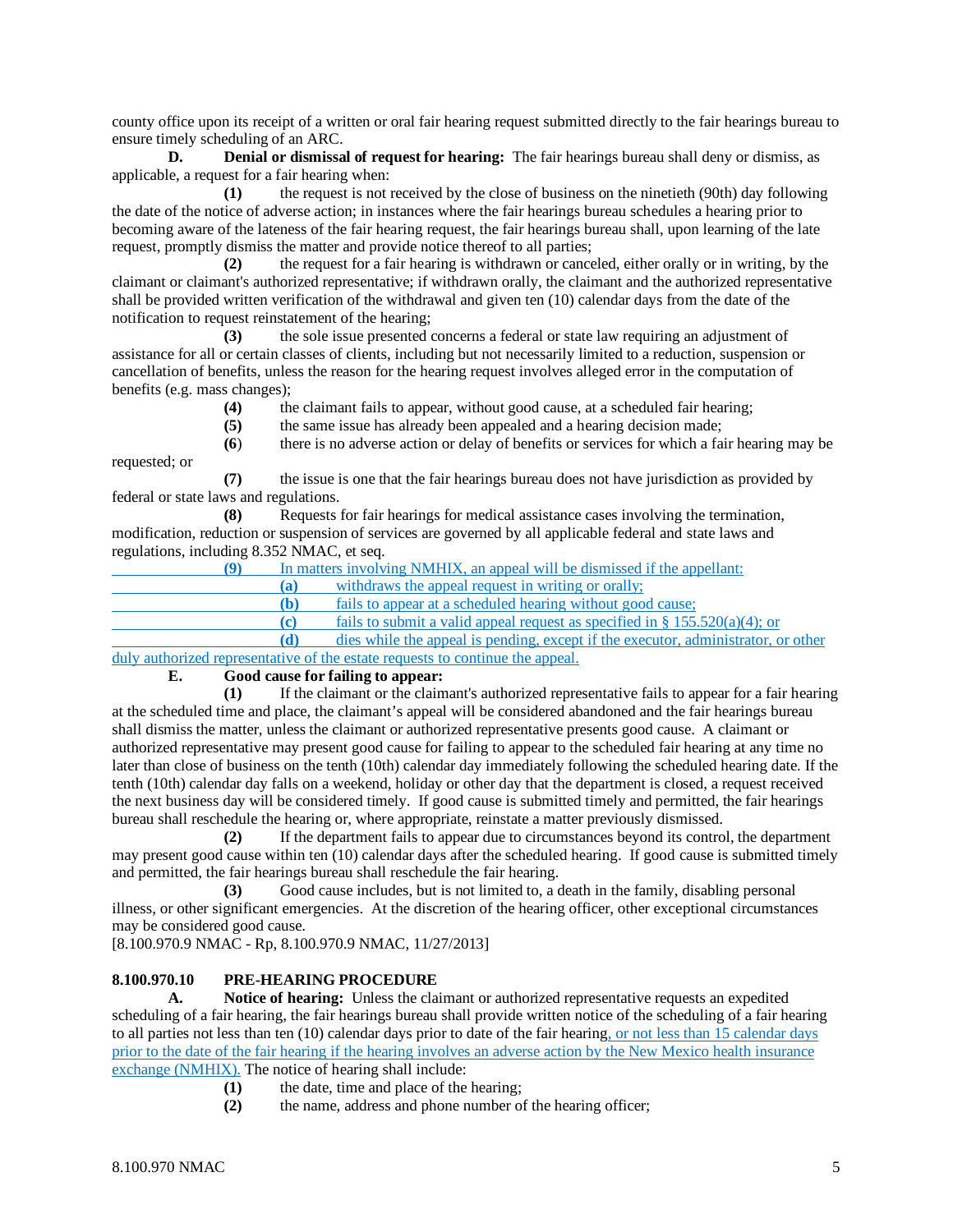**(3**) information regarding the fair hearing process and the procedures to be followed by the respective parties;

**(4)** the right of the claimant and the authorized representative to receive a copy of the SOE and any document, not specifically prohibited by federal and state law and regulation, contained in the claimant's case record in order to prepare for the fair hearing in accordance with Subsection B of 8.100.970.8 NMAC;

**(5)** notice that the appeal will be dismissed if the claimant or the authorized representative fails to appear without good cause;

**(6)** information about resources in the community that may provide free legal assistance with the fair hearing process; and

**(7)** notice that the department will not pay for any costs of the claimant or authorized representative, including legal counsel, that are incurred in the preparation for, or attendance at, an ARC, fair hearing or judicial appeal.

**B. Postponement:** A claimant or authorized representative is entitled to, and the fair hearings bureau shall grant, at least one postponement of a scheduled fair hearing. The department may request and be approved for one postponement at the discretion of the fair hearings bureau due to the unavailability of any department witness to appear at the scheduled fair hearing. Requests for more than one postponement are considered at the discretion of the fair hearings bureau, on a case-by-case basis. A request for postponement must be submitted not less than one (1) business day prior to the scheduled fair hearing, unless otherwise allowed by the fair hearings bureau, and is subject to the following limitations:

**(1) SNAP and LIHEAP cases:** A postponement may not exceed thirty (30) days and the time limit for action on the decision is extended for as many days as the fair hearing is postponed.

**(2) Cash assistance cases:** The fair hearing may be postponed, but must be rescheduled to assure a final decision is made no more than ninety (90) days from the date of the request for fair hearing.

**(3) Medical assistance cases:** The fair hearing may be postponed, but must be rescheduled to assure a final decision is made no more than ninety (90) days from the date of the request for fair hearing. Fair hearings for medical assistance cases involving the termination, modification, reduction or suspension of services are governed by all applicable federal and state laws and regulations, including 8.352 NMAC, et seq.

**(4) NMHIX cases:** The fair hearing may be postponed but must be rescheduled to assure a final decision is made not more than 90 days from the date of the appeal request.

[**(4)] (5)** The fair hearings bureau shall issue notice of the rescheduling of a postponed fair hearing not less than ten (10) calendar days before the rescheduled date, unless oral agreements are obtained from all parties to reschedule the fair hearing with less notice in an effort to meet the required timeframes. Documentation of the oral agreement shall be maintained in the fair hearing record.

**C. Expedited hearing:**

**(1) SNAP cases:** Hearing requests from SNAP households, such as migrant farm workers that plan to move out of the state before the hearing decision would normally be made should be scheduled on an expedited basis.

**NMHIX cases:** an appellant may request an expedited appeals process where there is an immediate need for health services because a standard appeal could jeopardize the appellant's life, health, or ability to attain, maintain, or regain maximum function. If the request for an expedited appeal is denied, the appeal request must be handled under the standard process and the appellant must be promptly informed of the denial, through electronic or oral notification, if possible. If notification is oral, the appeals entity must follow up with the appellant by written notice. Written notice of the denial must include (i) the reason for the denial; (ii) an explanation that the appeal request will be transferred to the standard process; and (iii) an explanation of the appellant's rights under the standard process.

**D. Group hearings:** A hearing officer may respond to a series of individual requests for hearings by conducting a single group hearing. Group hearing procedures apply only to cases in which individual issues of fact are not disputed and where related issues of state or federal law, regulation or policy are the sole issues being raised. In all group hearings, the regulations governing individual hearings are followed. Each individual claimant is permitted to present the claimant's own case or to be represented by an authorized representative. If a group hearing is scheduled, any individual claimant may withdraw from the group hearing and request an individual hearing. The confidentiality of client records is to be maintained in accordance with federal and state laws and regulations.

**E. Agency review conference (ARC):** [The] Except in matters involving NMHIX, the department and the claimant are encouraged to meet for an ARC before the scheduled fair hearing to discuss the department's action(s) that the claimant has appealed. The ARC is optional and does not delay or replace the fair hearing process. An ARC will be held within ten (10) calendar days from the date of the fair hearing request. If the claimant submits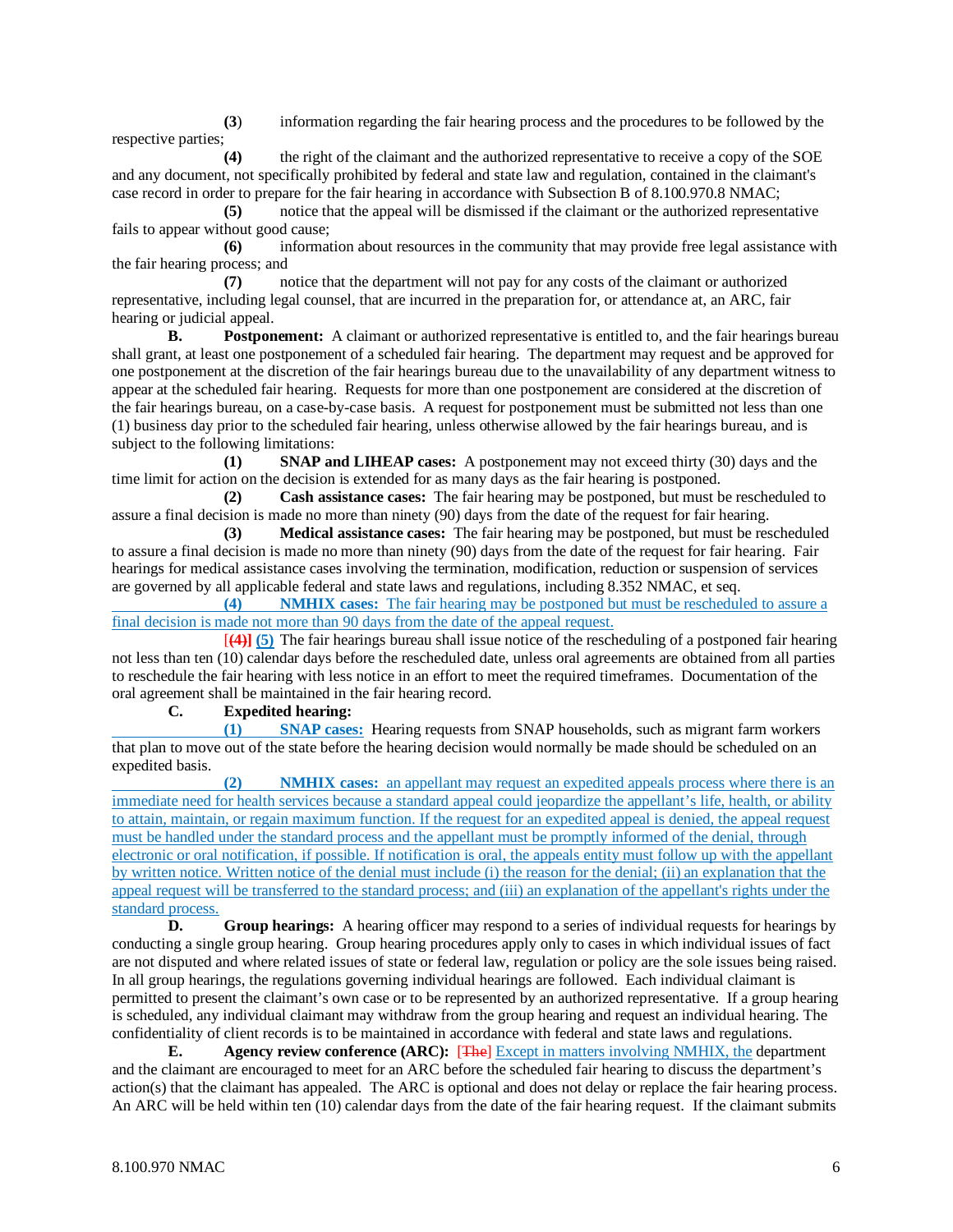a hearing request to the field office, in person or by telephone, the ARC may, at the claimant's option, be conducted at that time. An appeal may not be dismissed by the department for failure of the claimant or authorized representative to appear at a scheduled ARC.

**(1)** The department shall send a written notice of the scheduled ARC to the claimant and authorized representative. The claimant may choose to receive the notice by mail or in electronic format.

**(2)** An ARC may be attended by all parties responsible for and affected by the adverse action taken by the department, including but not limited to, the ISD field office staff, the CSED, a NMW representative and the claimant or its authorized representative.

**(3)** The purpose of the ARC is to informally review the adverse action taken by the department and to determine whether the dispute can be resolved in accordance with federal and state law and regulation. The ARC is optional and shall in no way delay or replace the fair hearing process, unless the outcome of the ARC is the claimant withdrawing the fair hearing request.

**(4)** For cases in which the household appeals a denial of expedited SNAP service, the ARC shall be scheduled within two (2) business days, unless the household requests that it be scheduled at a later date or does not wish to have an ARC.

**(5)** A household may request an ARC in order to discuss an adverse action taken by the department against the household, regardless of whether or not a fair hearing is requested.

**F. Summary of evidence (SOE):** An SOE shall be prepared by the department or NMHIX, if applicable, and submitted to the fair hearings bureau and the claimant and authorized representative no less than ten (10) calendar days prior to the date of the fair hearing. Failure to provide the SOE within the prescribed timeframe may result in its exclusion or a postponement or continuance of the hearing at the discretion of the hearing officer pursuant to Subsection B of 8.100.970.10 NMAC and Subsection D of 8.100.970.12 NMAC. Unless the hearing request is withdrawn by the claimant or authorized representative, an SOE shall be prepared and submitted in accordance with this paragraph, regardless of the results of an ARC. The SOE shall contain at least the following information:

**(1)** identifying information, including but not limited to, claimant's name, at least the last four digits of the claimant's social security number, the claimant's individual identification number, [or] case identification number or reference identification number, the claimant's last known address, and the type of assistance involved, if applicable;

**(2)** the issue(s) on appeal that outlines the adverse action taken by the department against the household;

**(3)** documentation in support of the department's adverse action, including any facts, information and department findings related to the fair hearing issue(s);

**(4)** applicable federal and state laws and regulations, internal department policy documents, and any additional supportive legal documentation; and

**(5)** results of the ARC, if completed at the time of submission of the SOE.

**G. Availability of information:** The department staff shall:

**(1)** allow the claimant and the authorized representative to examine the case record and provide the claimant and the authorized representative a copy of the SOE and any document, not specifically prohibited by federal and state laws and regulations, contained in the claimant's case record in order to prepare for the fair hearing in accordance with Subsection B of 8.100.970.8 NMAC; and

**(2)** provide accommodations for a disability or a language or speech interpreter in accordance with Paragraph (6) of Subsection E of 8.100.970.8 NMAC and 45 CFR §155.505(f), as applicable. [8.100.970.10 NMAC - Rp, 8.100.970.10 NMAC, 11/27/2013; A, xx/xx/xxxx]

### **8.100.970.11 HEARING STANDARDS**

**A. Rights during the fair hearing:** The claimant or authorized representative shall be given an opportunity to:

**(1)** examine the SOE and case record prior to, and during, the hearing in accordance with Subsection B of 8.100.970.8 NMAC;

- **(2)** present his or her case or have it presented by an authorized representative;
- **(3)** introduce witnesses;
- **(4)** establish all pertinent facts and circumstances;
- **(5)** advance any arguments without undue interference; and

**(6)** question or refute any testimony or evidence, including an opportunity to confront and cross-examine the department's witnesses.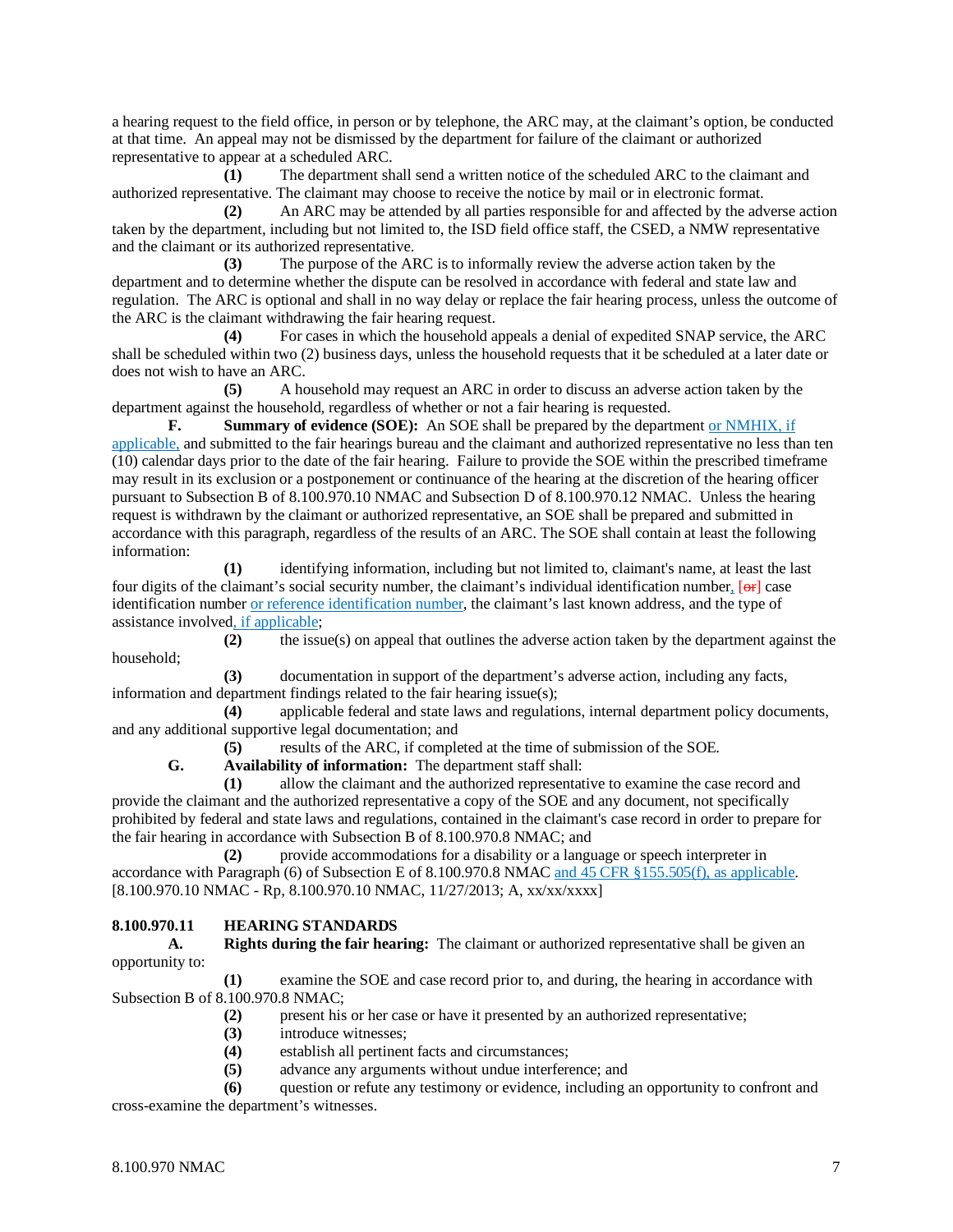**B. Hearing officer:** Fair hearings are conducted by an impartial official who:

- **(1)** does not have any personal stake or involvement in the case;
- **(2)** was not directly involved in the initial determination of the action which is being

contested;

**(3)** was not the immediate supervisor of the worker who took the action that is being contested and, in hearings involving adverse actions by NMHIX, has not been directly involved in the eligibility determination or any prior appeal decisions in the same matter;

**(4)** may not discuss the merits of any pending fair hearing with anyone outside the fair hearings bureau, unless all parties or their authorized representatives are present.

**C. Disqualification and withdrawal:** If the appointed hearing officer had any involvement with the department action(s) being appealed, including giving advice or consulting on the issue(s) presented, or is related in any relevant degree to the claimant, the claimant's authorized representative, or ISD worker that took the action being appealed, the appointed hearing officer shall be disqualified as the hearing officer for that case. In addition, an appointed hearing officer shall, prior to the date of the fair hearing, withdraw from participation in any proceedings that the hearing officer determines that he cannot afford a fair and impartial hearing or where allegations of bias have arisen and have not been resolved prior to the deadline for a fair hearing decision to be issued pursuant to Paragraph (2) of Subsection B of 8.100.970.9 NMAC.

**D. Authority and duties of the hearing officer:** The authority and duties of the hearing officer are to:

- (1) explain how the fair hearing will be conducted to participants at the start of the hearing;<br>(2) administer oaths and affirmations;
- **(2)** administer oaths and affirmations;
- **(3)** insure that all relevant issues are considered during the fair hearing;

**(4)** request, receive and make part of the fair hearing record all evidence necessary to decide the issues being raised;

**(5)** regulate the content, conduct and the course of the hearing to ensure an orderly hearing; if a claimant, the claimant's authorized representative, any witness or other participant in the fair hearing refuses to cooperate or comply with rulings on the procedures and issues as determined by the hearing officer, or acts in such a manner that an orderly fair hearing is not possible, the hearing officer may take appropriate measures to ensure that order is fully restored so that the claimant's opportunity to fairly present his or her case is safeguarded; such measures shall include, but not be limited to, excluding or otherwise limiting the presentation of irrelevant evidence, or terminating the fair hearing and making the recommendation based on the record that has been made up to the point that the fair hearing was terminated;

**(6)** limit cross-examination that is repetitive or harassing;<br>(7) request, if appropriate, and except in matters involving

**(7)** request, if appropriate, and except in matters involving NMHIX, an independent medical assessment or professional evaluation from a source mutually satisfactory to the claimant and the department; and

**(8)** provide a fair hearing record and report and recommendation for review and final decision by the appropriate division director $\left[\frac{1}{n}\right]$ ; and

**(9)** in matters involving adverse action by NMHIX, provide a written final decision.

**E. Appointment of hearing officer:** A hearing officer is appointed by the fair hearings bureau upon receipt of the request for hearing.

**F. Process:** Formal rules of evidence and civil procedure do not apply to the fair hearing process. All relevant evidence is admissible, subject to the hearing officer's authority to limit evidence that is repetitive or unduly cumulative. Evidence that is not available to the claimant may not be presented to the hearing officer or used in making the final fair hearing decision, unless the unavailability of evidence was in accordance with federal and state laws and regulations.

**(1) Confidentiality:** The confidentiality of client records is to be maintained in accordance with federal and state laws and regulations. Confidential information that is protected from release and other documents or records that the claimant will not otherwise have an opportunity to contest or challenge shall not be introduced at the fair hearing or affect the hearing officer's recommendation.

**(2) Administrative notice:** The hearing officer may take administrative notice of any matter for which judges of this state may take judicial notice.

**(3) Privilege:** The rules of privilege apply to the extent that they are requested and recognized in civil actions in New Mexico.

**(4) Medical issues:** In a case involving medical care or a medical condition, the claimant waives confidentiality and both parties shall have the right to examine any medical documents that are admitted into evidence.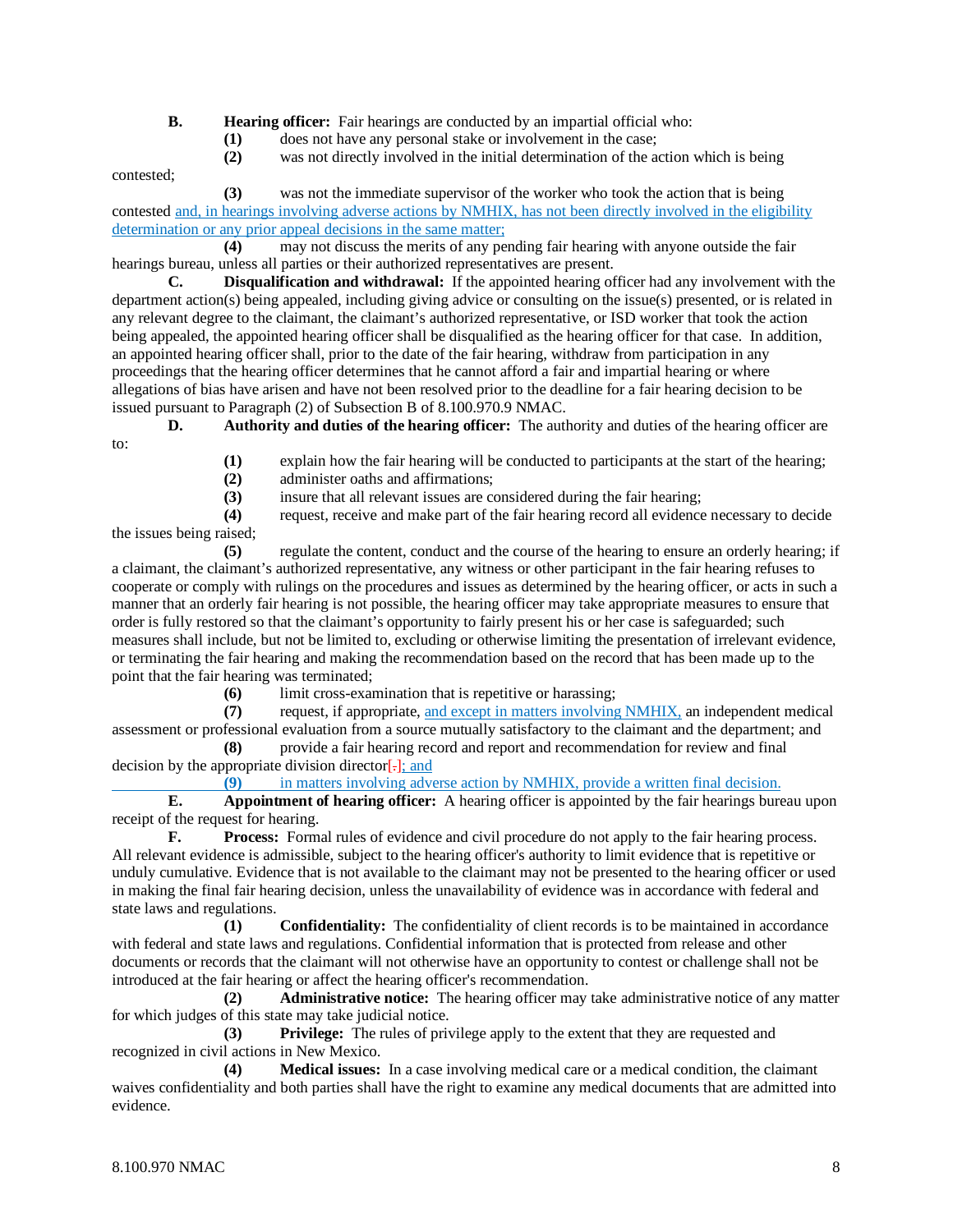**(5)** When the evidence presented at the fair hearing does not adequately address the relevant medical issues, additional medical information may be obtained at the discretion of the hearing officer. The additional medical information may include, but is not limited to, a medical evaluation or analysis obtained at the department's expense, from a source satisfactory to the claimant.

**G. Motions:** Motions shall be decided by the hearing officer without a hearing, unless permitted by the hearing officer upon written request of the department, the claimant or the authorized representative.

**H. Burden of proof:** The department has the burden of proving the basis for its action, proposed action or inaction by a preponderance of the evidence.<br> **L.** Record of the fair hearing: A record

**Record of the fair hearing:** A record of each fair hearing shall be made by the hearing officer, in accordance with the following.

**(1)** The fair hearing proceedings, including testimony and exhibits, shall be recorded electronically.

**(2)** The hearing officer's electronic recording shall be the official transcript of the fair hearing, and shall be retained by the fair hearings bureau in accordance with all federal and state laws and regulations.

**(3)** The record of the fair hearing includes: the recorded fair hearing, including testimony and exhibits, any pleadings filed in the proceeding, any and all papers and requests filed in the proceeding, the report and recommendation of the hearing officer, except in matters involving NMHIX; and, the final fair hearing decision made by the division director, or the hearing officer in matters involving NMHIX. The fair hearing record will be maintained in the department's secure electronic data management system, but may be made available to the claimant or the authorized representative for copying and inspection at a reasonable time.

**(4)** If a final fair hearing decision is appealed, a written verbatim transcript of the fair hearing shall be prepared by the department and a copy of the transcript shall be provided to the claimant or authorized representative, free of charge.

[8.100.970.11 NMAC - Rp, 8.100.970.11 NMAC, 11/27/2013; A, xx/xx/xxxx]

**8.100.970.12 CONDUCTING THE FAIR HEARING:** A fair hearing is conducted in an orderly manner and in an informal atmosphere. The fair hearing is not open to the public. The fair hearing is conducted by telephone, unless the claimant or the authorized representative makes a special request for the fair hearing to be held in person and the request is justified by special circumstances, as determined by the hearing officer on a case-by-case basis. In cases involving NMHIX, the fair hearings shall also be conducted in accordance with 45 CFR 155.535(c)-(f).

**A. Opening the fair hearing:** The fair hearing is opened by the hearing officer who will explain the telephonic fair hearing procedures to all present at the fair hearing. The hearing officer will then explain his or her role in the proceedings, and that the final fair hearing decision on the issue(s) appealed will be made by the appropriate department division director after review of the hearing officer's report and recommendation, including the fair hearing record. On the record, the individuals present are asked to identify themselves, the order of testimony is explained, the oath is administered to all witnesses who will testify during the hearing, the issue is identified, and all pleadings, papers, and requests, including but not limited to, the SOE and any evidence being presented, will be identified and entered into the record with any objections handled in accordance with applicable federal and state laws and regulations.

**B. Order of testimony:** The order of testimony is as follows:

**(1) Presentation of the department's case:** The department or NMHIX will present its case and the evidence, including testimony and exhibits, in support of the adverse action taken against the household, and:

**(a)** the claimant or authorized representative may cross-examine the department

representative;

**(b)** the hearing officer may ask further clarifying questions; and

**(c)** if the department calls other witnesses, the order of examination of each witness

is as follows:

- **(i)** direct testimony by the witness(es);
- **(ii)** cross-examination by the claimant or the authorized representative; and
- **(iii)** examination or further clarifying questions by the hearing officer or, if

requested, follow up questions from the department representative.

**(2) Presentation of the claimant's/appellant's case:** The claimant or the authorized representative will present its case and the evidence, including testimony and exhibits, in support of its position, and: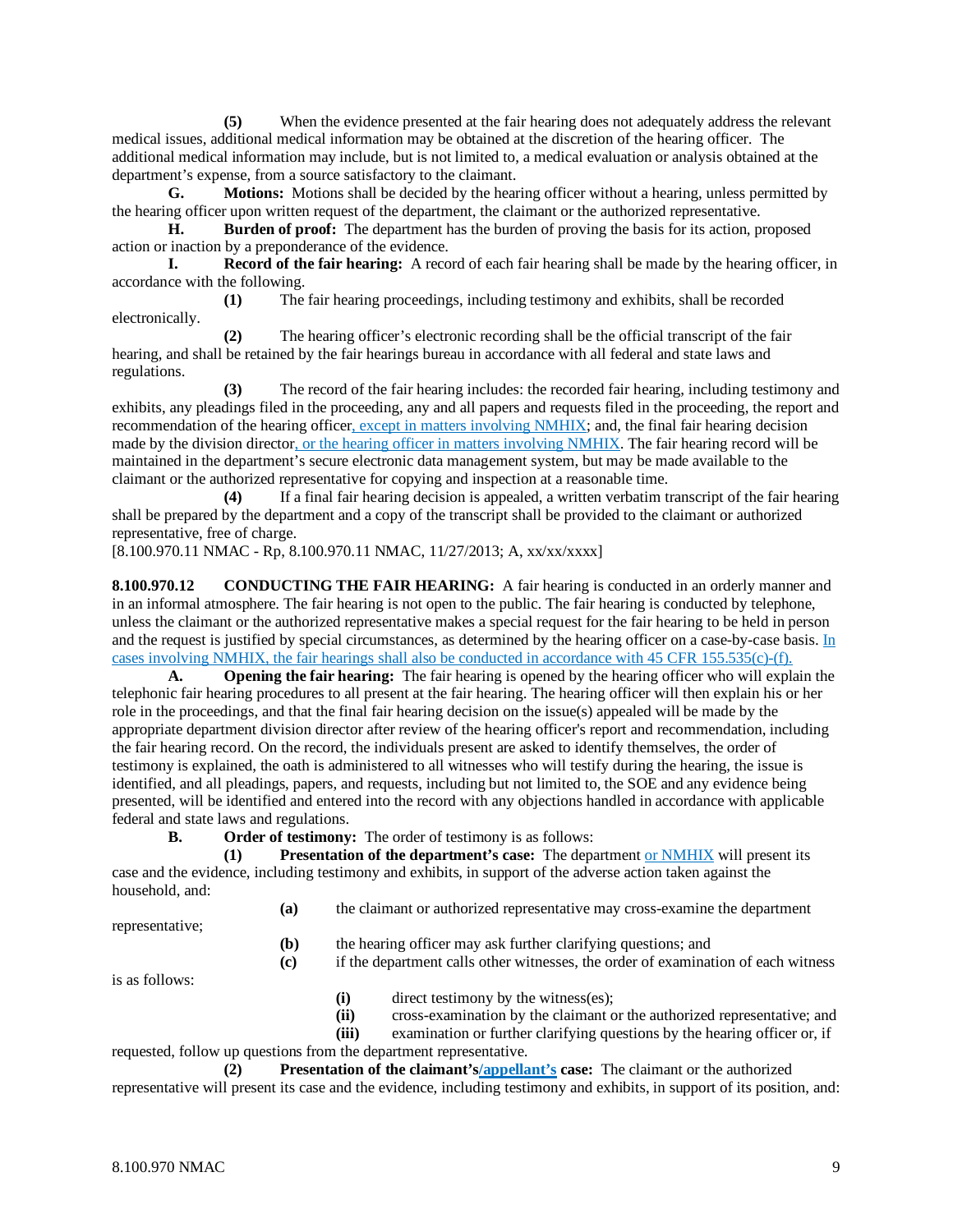**(a)** the department may cross-examine the claimant or the authorized

representative;

- **(b)** the hearing officer may ask further clarifying questions; and,
- **(c)** if the claimant calls other witnesses, the order of examination of each witness is

as follows:

**(i)** direct testimony by the witness(es);

**(ii)** cross-examination by the department representative; and

**(iii)** examination or further clarifying questions by the hearing officer or, if requested, follow up questions from the claimant or the authorized representative.

**(3)** The claimant may offer evidence on the points at issue without undue interference, may request proof or verification of evidence or statements submitted by the department or its witnesses, and may present evidence in rebuttal.

**(4)** The hearing officer may ask the parties to summarize and present closing arguments.

**C. Written closing argument:** If the claimant or the department is represented by legal counsel, the hearing officer may request that the closing argument be submitted in writing to the fair hearings bureau.

**D. Continuance:** The hearing officer may continue the hearing upon the request of either party, or on the hearing officer's own motion, for admission of additional testimony or evidence. A party seeking a continuance in order to obtain additional evidence must make a showing that the evidence was not available at the time of the hearing despite a reasonable attempt having been made to obtain it. The granting of a continuance is at the discretion of the hearing officer is subject to the same limitations set forth in Subsection B of 8.100.970.10 NMAC. The reason(s) for the continuance and if any oral agreements were reached in regards to the continuance shall be stated for the hearing record. The fair hearings bureau shall issue notice of the rescheduling of a continued fair hearing not less than ten (10) calendar days before the rescheduled date, unless oral agreements are obtained from all parties to reschedule the fair hearing with less notice in an effort to meet the required timeframes.

**E. Additional documentary evidence:** If the hearing officer requests additional documentary evidence based on testimony heard during the fair hearing, the hearing officer may close the fair hearing but keep the record open subject to production of the additional evidence being submitted by a party or parties.

**(1)** The hearing officer shall set a date and time for production of the requested evidence, not to exceed ten (10) calendar days; the party producing the additional evidence shall submit copies to the hearing officer and each party.

**(2)** Within ten (10) calendar days of its receipt of the additional evidence, the non-producing party may submit a written response to the hearing officer and each party that will become part of the fair hearing record; or, the hearing officer may continue the hearing until such a date and time that the non-producing party may respond to the additional evidence on the record.

**(3)** The hearing officer shall close the record at the close of business on the tenth (10th) calendar day following its receipt of the additional evidence.

**(4)** The hearing officer may only request additional evidence pursuant to this paragraph if it will not result in a violation of the limitations set forth in Subsection B of 8.100.970.10 NMAC.

**F. Re-opening a fair hearing:** The hearing officer, at the hearing officer's discretion, may re-open a fair hearing when the evidentiary record fails to address an issue that is relevant to resolution of a fair hearing request. The fair hearing can only be re-opened if the parties have agreed to an extension of the timeframes in accordance with Paragraph (2) of Subsection B of 8.100.970.9 NMAC and the limitations set forth in Subsection B of 8.100.970.10 NMAC. Written notice of the date, time and place of the re-opened fair hearing is sent to the parties, not less than ten (10) days before the date of the re-opened hearing, or not less than 15 days in matters involving NMHIX, unless oral agreements are obtained from all parties to reschedule the fair hearing with less notice in an effort to meet the required timeframes.

[8.100.970.12 NMAC - Rp, 8.100.970.12 NMAC, 11/27/2013; A, xx/xx/xxxx]

**8.100.970.13 FAIR HEARING DECISION:** The final fair hearing decision shall be made by the appropriate department division director after review of the fair hearing record and the hearing officer's report and recommendation.

**A. Hearing officer recommendation:** The hearing officer reviews the record of the fair hearing and all appropriate regulations, and evaluates the testimony and evidence admitted during the hearing. The hearing officer submits the complete record of the fair hearing, along with the hearing officer's report and recommendation, in a standard format to the appropriate division director(s) within fifteen (15) days of the hearing, or sooner, to ensure the timeframes set forth in Paragraph (2) of Subsection B of 8.100.970.9 NMAC are met.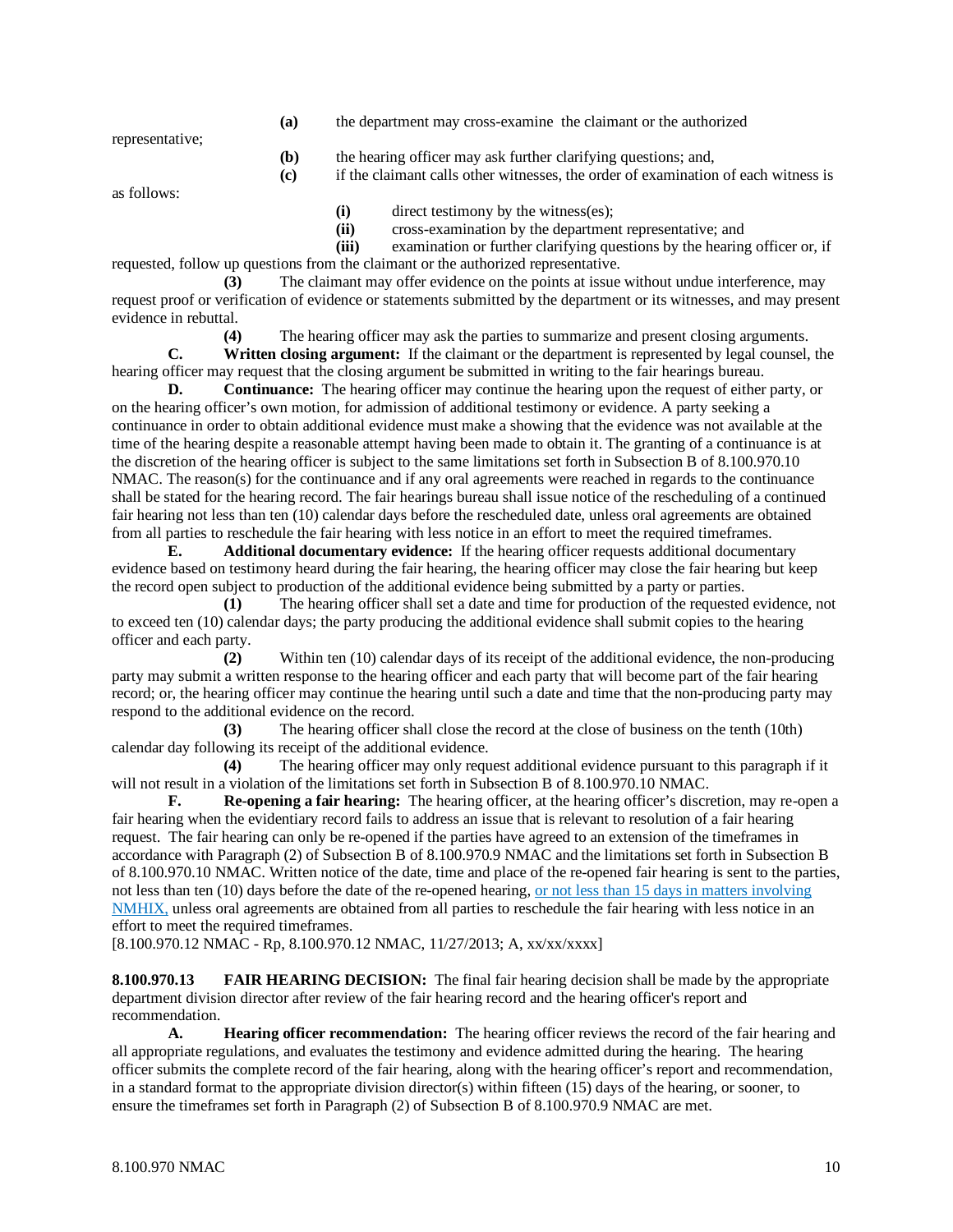**B. Content of recommendation:** The hearing officer specifies the reason(s) for all factual conclusions, identifies the supporting evidence, references the relevant federal and state laws and regulations, along with appropriate department policy and procedural guidance, and responds to the arguments of the parties in a written report and recommendation. The hearing officer shall submit a recommendation:

**(1)** in favor of the claimant when the adverse action taken by the department is not supported by a preponderance of the evidence available as a result of the fair hearing;

**(2)** in favor of the department when the preponderance of the evidence, available as a result of the fair hearing, supports the adverse action taken by the department is in accordance with federal and state laws and regulations; or

**(3)** any other result supported by the fair hearing record.

**C**. **Review of recommendation:** The fair hearing record and report and recommendation are reviewed by the appropriate department division director(s) or designee to ensure conformity with applicable federal and state laws and regulations.

**D. Final decision:** The hearing officer's recommendation may be adopted or rejected, in whole or in part, in a final written decision by the appropriate department division director. The final fair hearing decision shall be based solely on the fair hearing record as defined in Paragraph (3) of Subsection I of 8.100.970.11 NMAC. The final fair hearing decision must summarize the facts of the case, specify the reasons for the decision, and identify the supporting evidence and relevant federal and state laws and regulations. No person who participated in the original action under appeal may participate in arriving at the final fair hearing decision. The final fair hearing decision becomes part of the fair hearing record.

**E. Notice to claimant:** The claimant, the authorized representative and the department shall be notified in writing of the final fair hearing decision and its effect on the benefits. If a claimant has an authorized representative, the authorized representative is mailed a copy of the final fair hearing decision. When a final fair hearing decision is adverse to the claimant, the decision shall include:

**(1)** a statement that the claimant has exhausted all administrative remedies available;

**(2)** the claimant's right to pursue judicial review of the final fair hearing decision; and

**(3)** information on how to file an appeal of the final fair hearing decision, the timeframe for filing an appeal and where the appeal may be filed.

**F. Fair hearing decisions involving adverse actions by NMHIX:** The provisions of Subsections A through E of 8.100.970.13 NMAC do not apply to fair hearings involving adverse actions by NMHIX. For hearings involving adverse actions by NMHIX, there shall be no recommendation by the hearing officer. The hearing officer shall instead issue a written final fair hearing decision, which shall become part of the fair hearing record, and which shall:

**(1)** Be based exclusively on:

**(i)** the information used to determine the appellant's eligibility as well as any additional relevant evidence presented during the course of the appeals process, including at the hearing; and **(ii)** the eligibility requirements under Subpart D or G of 45 CFR Part 155, as

applicable.

**(2)** State the decision, including a plain language description of the effect of the decision on the appellant's eligibility;

**(3)** Summarize the facts relevant to the appeal;<br>**(4)** Identify the legal basis, including the regularity

**(4)** Identify the legal basis, including the regulations that support the decision; State the effective date of the decision;

**(6)** Provide an explanation of the appellant's right to pursue the appeal before the HHS appeals entity, including the applicable timeframe, if the appellant remains dissatisfied with the eligibility determination; and

**(7)** Indicate that the decision of the fair hearing officer is final, unless the appellant pursues a second-tier appeal before the United States department of health and human services.  $[8.100.970.13 \text{ NMAC} - \text{Rp}, 8.100.970.13 \text{ NMAC}, 11/27/2013; \text{A}, \text{xx}/\text{xx}/\text{xx} \text{X}$ 

**8.100.970.14 IMPLEMENTATION OF DECISION:** Unless stayed by court order, the department's final fair hearing decision is binding on all issues that have been the subject of the fair hearing as to that claimant. The local county office is responsible for assuring that decisions are implemented within the timeframes specified below. The final fair hearing decision serves as advanced notice for changes in benefits or services.

**A. Decision favorable to the department:** If assistance or benefits have been continued pending the outcome of the fair hearing and the decision is favorable to the department, the department shall take immediate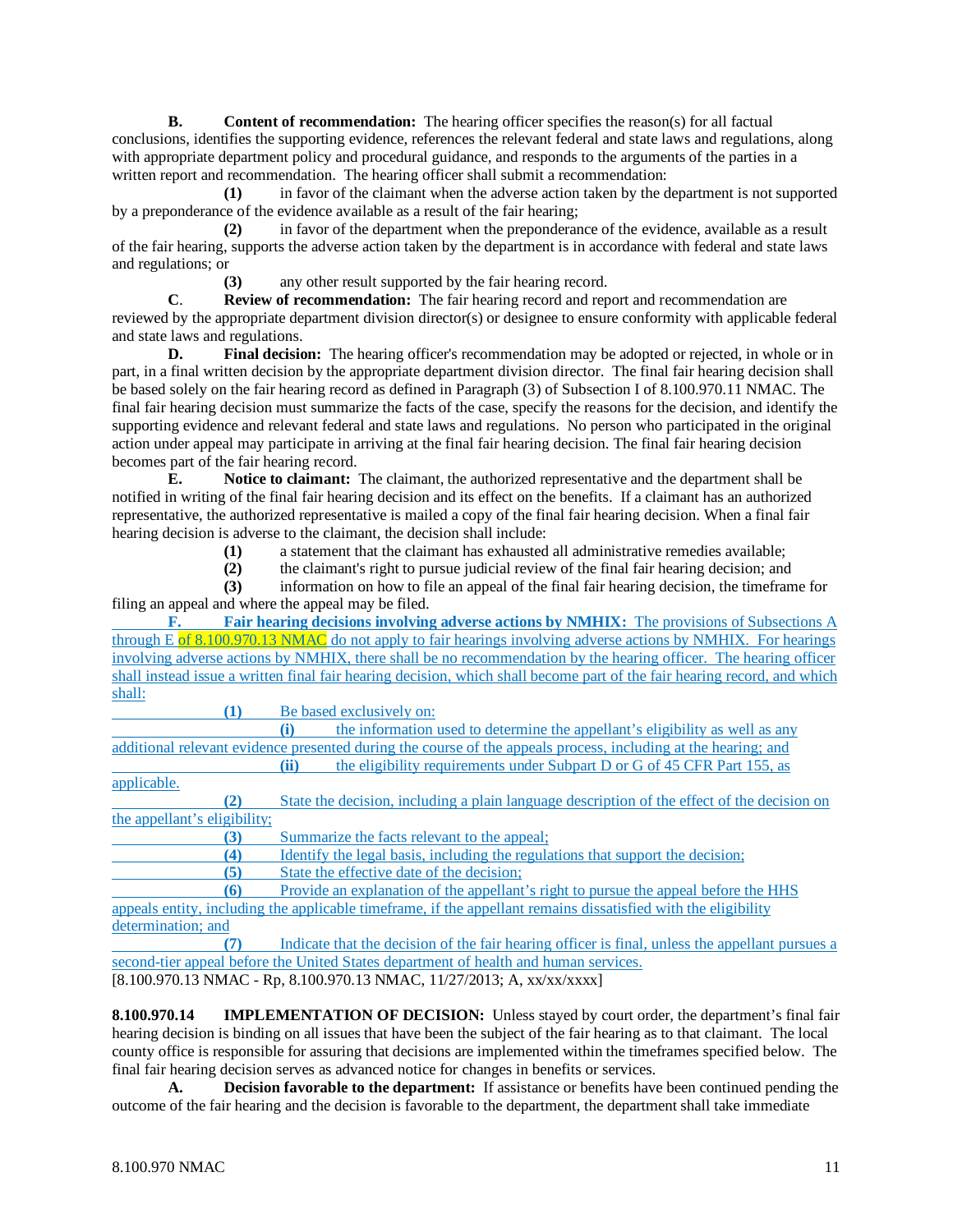action to adjust the payment and submit a claim for the excess benefit amount(s) paid pending the outcome of the fair hearing.

## **B. Decision favorable to the claimant:**

**(1) Cash assistance programs:** When a fair hearing decision is favorable to the claimant, the department authorizes corrective payment. For incorrectly denied cases, corrected benefits are issued retroactively in the following manner:

**(a)** to the date of adverse action or to the thirtieth (30th) day from the application date, whichever is earlier; or<br>(b)

**(b)** to the first day of the month that the case is actually eligible for benefits;

**(c)** for ongoing cases, the corrected cash assistance payments are retroactive to the first day of the month that the incorrect action became effective.

**(2) SNAP:** Decisions that result in an increased benefit shall be reflected in the claimant's next authorized allotment. The final fair hearing decision serves as verification for increased benefits.

**(3) Medical assistance programs:** When a fair hearing decision is favorable to the claimant and a case was incorrectly denied, corrected benefits are issued retroactively in the following manner:

**(a)** to the date of adverse action or to the thirtieth (30th) day from the application date, whichever is earlier; or

**(b)** to the first day of the month that the case is actually eligible for benefits;

**(c)** for ongoing cases, the corrected benefit is retroactive to the first day of the month that the incorrect action became effective;

**(d)** fair hearings for medical assistance programs involving the termination, modification, reduction or suspension of services are governed by applicable federal and state law and regulations, including 8.352 NMAC, et seq.

**C. Implementation of decisions related to NMHIX:** Unless stated by court order, the department's final fair hearing decision is binding on all issues that have been the subject of the fair hearings as to that claimant. NMHIX, upon receiving notice of the final fair hearing decision, must promptly:

**(1)** Implement the decision effective:

**(i)** Prospectively, on the first day of the month following the date of the notice of appeal decision, or consistent with 45 CFR  $\S$  155.330(f)(2), (3), (4), or (5), if applicable; or

**(ii)** Retroactively, to the coverage effective date the appellant did receive or would have received if the appellant had enrolled in coverage under incorrect eligibility determination that is the subject of the appeal, at the option of the appellant.

**(2)** Redetermine the eligibility or household members who have not appealed their own eligibility determinations but whose eligibility may be affected by the appeal decision, in accordance with the standards specified in 45 CFR § 155.305.

[8.100.970.14 NMAC - Rp, 8.100.970.14 NMAC, 11/27/2013; A, xx/xx/xxxx]

# **8.100.970.15 JUDICIAL REVIEW**

**A. Right of appeal:** If a final fair hearing decision upholds the department's or NMHIX's original action, the claimant has the right to pursue judicial review of the final fair hearing decision and is notified of that right in the department's final fair hearing decision. In matters involving NMHIX, the claimant may submit a second-tier appeal to the United States department of health and human services and is notified of that right in the department's final fair hearing decision.

#### **B. Timeliness:**

**(1) SNAP, LIHEAP, general assistance (GA), and medical assistance programs:** Unless otherwise provided by law, within thirty (30) days of the issuance of the department's final fair hearing decision, the claimant may appeal the final fair hearing decision by filing a notice of appeal with the appropriate district court pursuant to the provisions of Section 39-3-1.1 NMSA 1978.

**(2) NMW:** Unless otherwise provided by law, within thirty (30) days of the issuance of the department's final fair hearing decision, the claimant may appeal the final fair hearing decision by filing a notice of appeal with the court of appeals pursuant to the provisions of Section 27-2B-13 NMSA 1978.

# **C. Jurisdiction and standard of review:**

**(1)** The district court's jurisdiction is defined by statute at Section 27-3-3 NMSA 1978 and Section 39-3-1.1 NMSA 1978. The court of appeals jurisdiction is defined by statute at Section 27-2B-13 NMSA 1978.